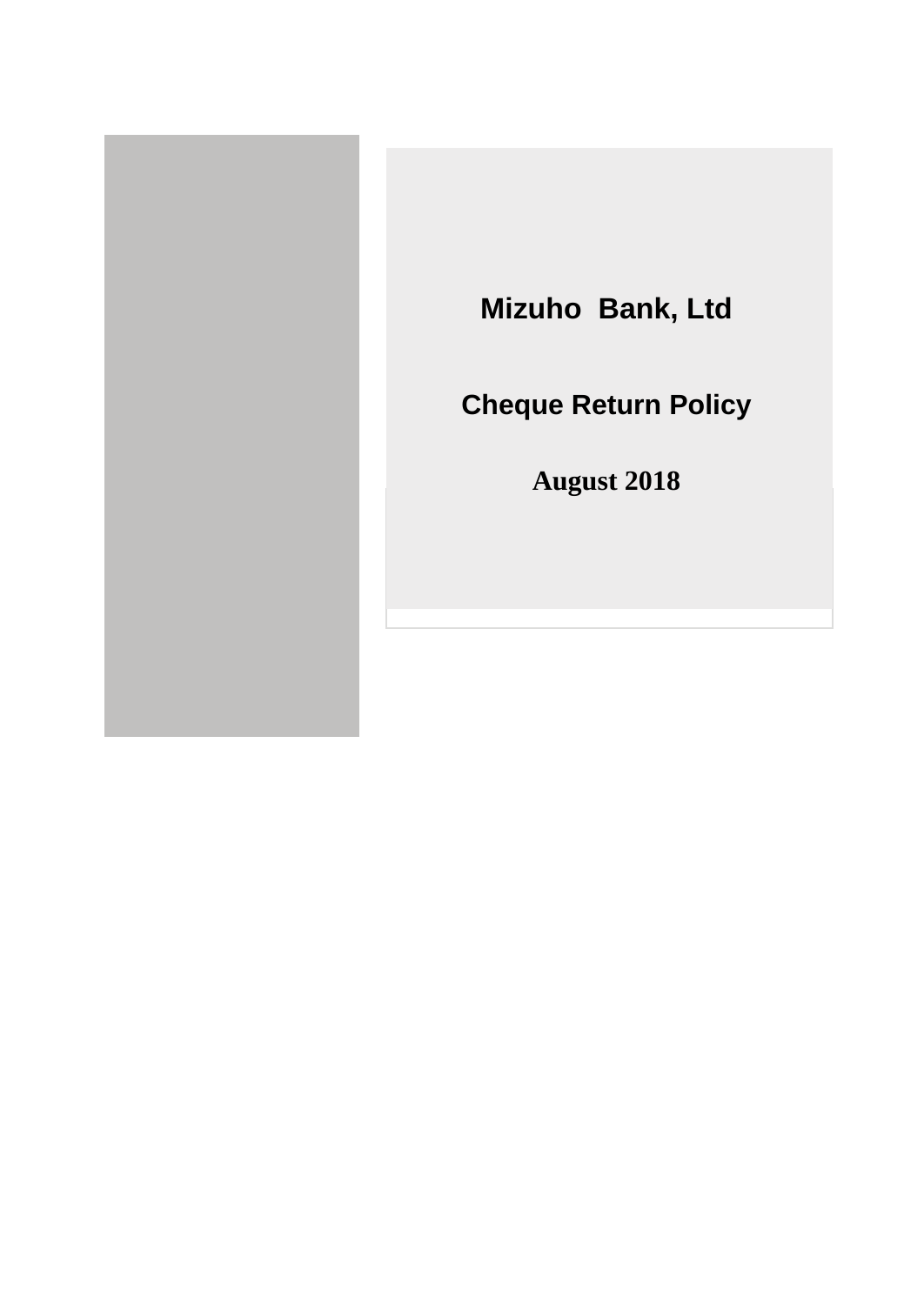# **DOCUMENT CONTROL SHEET**

# Document Authorization

| Document<br>Name             | Department/Committee        | Authorized By | Prepared By |
|------------------------------|-----------------------------|---------------|-------------|
| Cheque<br>Return  <br>Policy | Senior Management Committee | <b>SMC</b>    | Khajapeer   |

# Review Activities

| <b>Review Date</b> | Reviewed By |
|--------------------|-------------|
|                    | Dinesh Naik |
|                    |             |

## Review Distribution List

| Department / Committee | <b>Name</b> |
|------------------------|-------------|
|                        |             |
|                        |             |
|                        |             |

#### Document Revision List

| Date of Document/Revision | Created/Revised by | Original Version No. | New Version No. |
|---------------------------|--------------------|----------------------|-----------------|
| 24/02/2014                | Dinesh Naik        |                      |                 |
| 28/10/2016                | K.Raghavan         |                      |                 |
| 26/09/2017                | K.Raghavan         |                      |                 |
| 24/08/2018                | Tenaz Cooper       |                      |                 |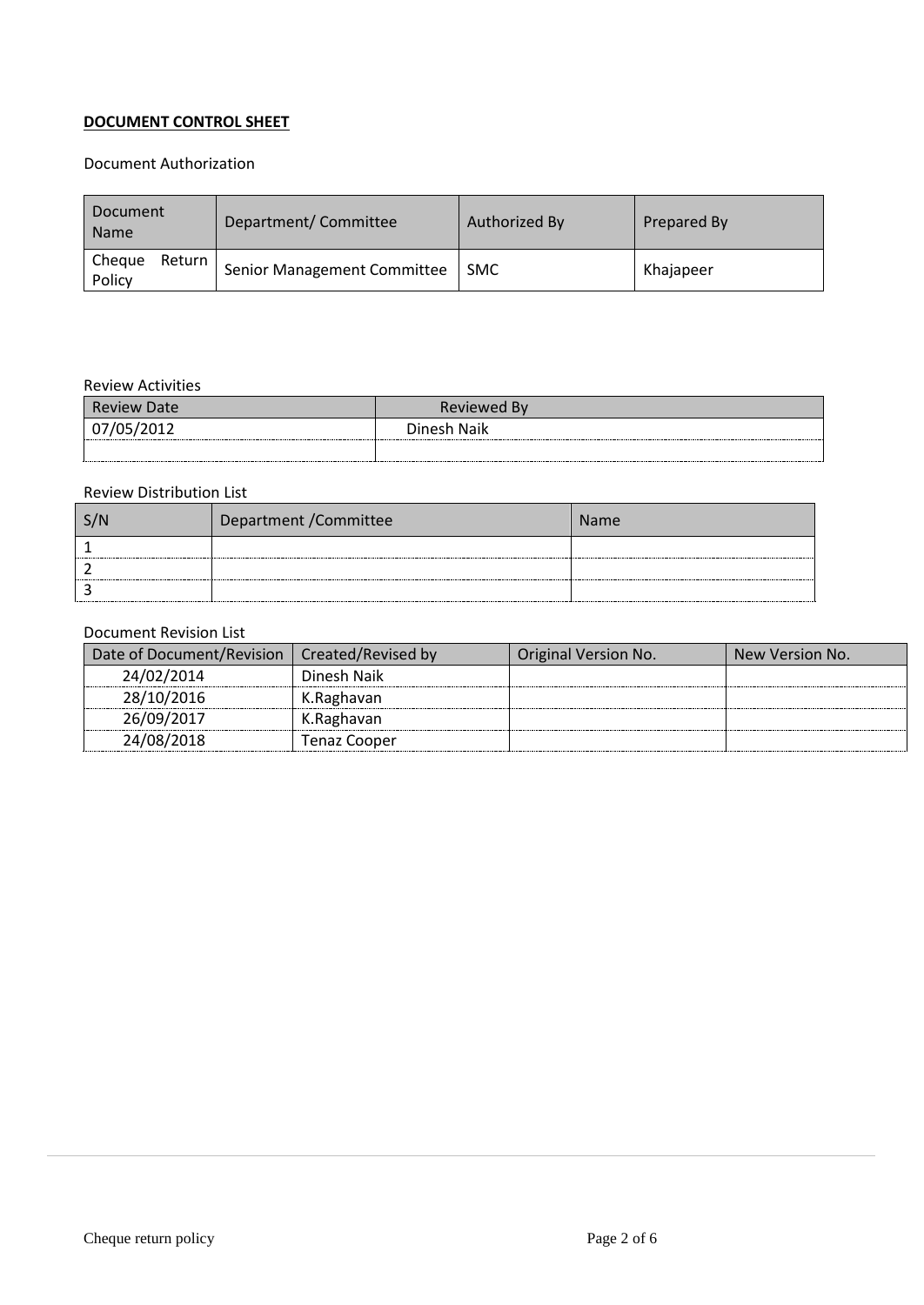#### **DISCLAIMER**

This policy has been prepared on the basis of existing risk management policies in the bank, the best practices in the industry and the discussions held with the various officials from different departments.

This report is based on the current organization and does not take into consideration any proposed or future reorganization / change in the roles and responsibilities of various functional departments and associated policies and is based on the status of the bank as at the date of preparation.

"MHBK", "MHBK, India" and "Bank" are used interchangeably and should be considered to refer to the MHBK, Indian Operations.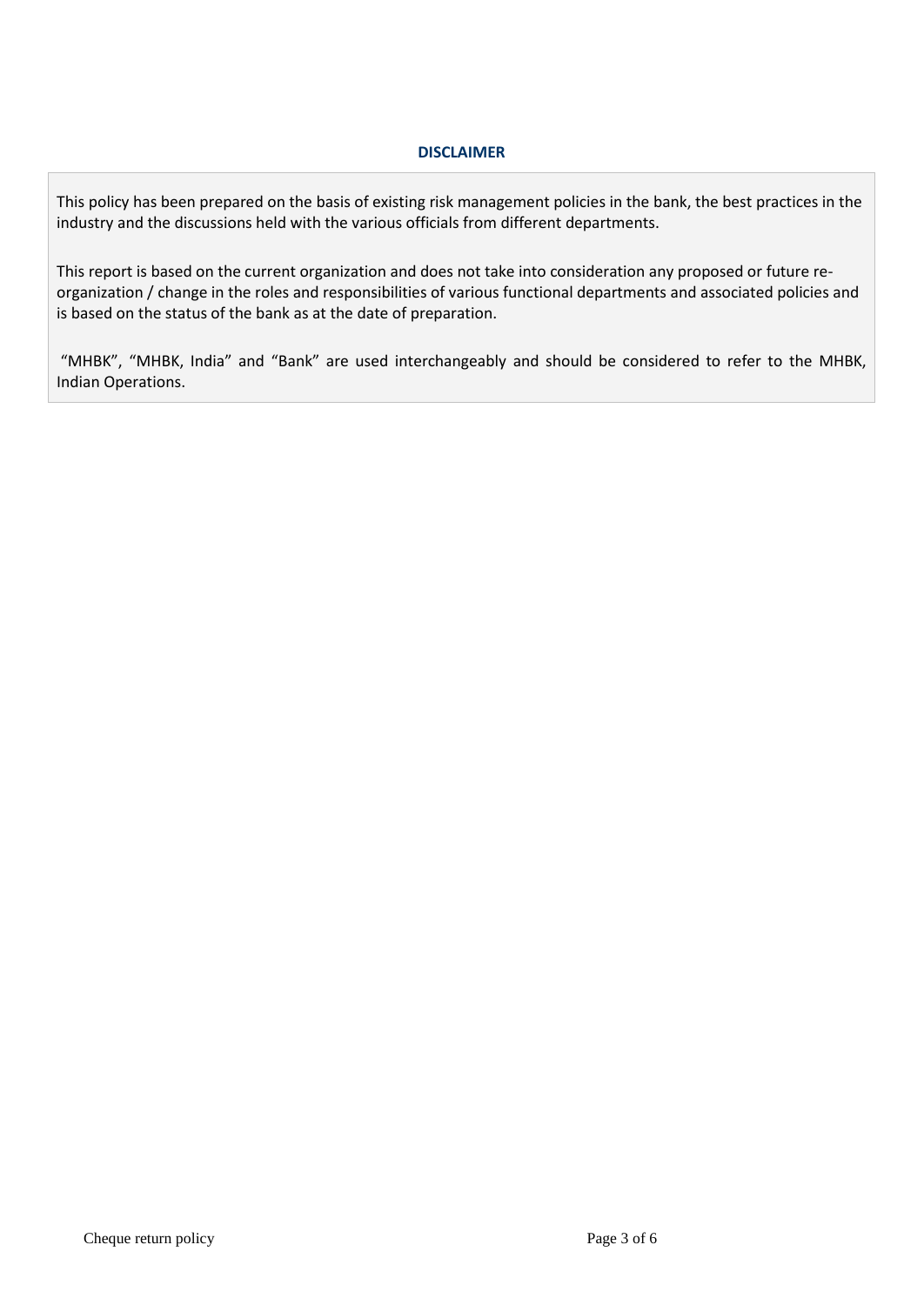# **Table of Contents**

| 1. |                                                                              |
|----|------------------------------------------------------------------------------|
| 2. |                                                                              |
| 3. | The detailed procedure for cheque Return to be followed as mentioned in IOP6 |
|    |                                                                              |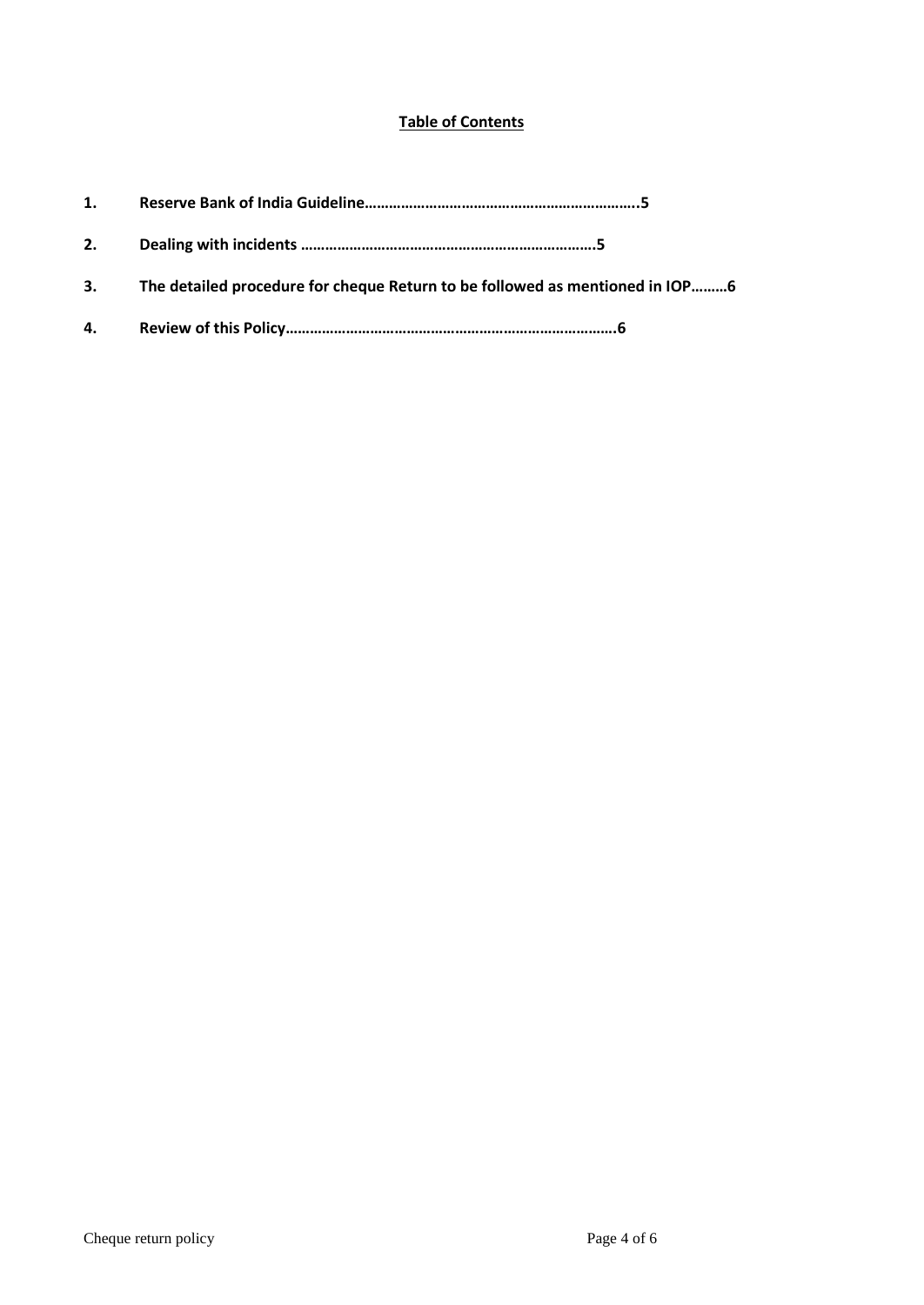#### **Reserve Bank of India Guidelines**

According to RBI Master circular on Customer Service DBR No.Leg.BC. 21/09.07.006/2015-16 dated July 1, 2015 & DBR.No.Leg.BC.3/09.07.005/2016-17 dated August 04, 2016. The Bank should introduce a condition for operation of accounts with cheque facility that, in event of dishonour of a cheque valuing Rupees one crore and above drawn on a particular account of the drawer on four occasions during the financial year for want of sufficient funds in the account, no fresh cheque book would be issued. The circular also states that banks are advised to have board approved policy for dealing with frequent dishonour of cheques of less than Rs. 1 crore and ECS mandates in place.

## **Dealing with incidents of frequent dishonour of cheques of value Rs. 1 crore and above and Dealing with frequent dishonour of cheques of value of less than Rs. 1 crore**

- i) Monthly account review sheet is to be prepared by Operations Department for the Accounts which cheque/cheques were returned during the previous month and circulated to GM through Business Promotion Department. Business promotion Department has to decide whether to continue the relationship with the customer where there are frequent dishonor of checks or to initiate steps to close the account.
- ii) At the end of each financial year a Cumulative Account Review sheet to be prepared by Operations Department where there is any dishonor of incoming clearing cheques and circulated to GM through Business Promotion Department.
- iii) The Operations dept. to keep a strict control on the dishonour of instruments for want of sufficient funds where the amount is Rupees one crore and above and if there are three such occasions then a cautionary advice needs to be sent to that customer through Business Promotion Department.
- iv) Where there is a dishonour of cheques valuing Rupees one crore and above drawn on a particular account of the drawer on four occasions during the financial year for want of sufficient funds in the account, no fresh cheque book would be issued and same is to be intimated to the Customer in writing through Business Promotion Department.
- v) Business Promotion Dept. to take necessary steps such as note to management etc for giving effect to the same. They may also initiate steps to close the account if so decided. There might be instances where the customer would have initiated transfer of funds from another bank through the banking channel, but these funds would have not reached us before the cut off time for return of funds, on such occasions Business promotion department to access the case accordingly.
- vi) For accounts where there is frequent dishonor of checks & ECS mandate regardless of amount (ie. Less than Rs. 1 Crore) the business promotion Department has to decide whether to continue the relationship with the customer or to initiate steps to close the account if so decided.
- vii) However in case of advance accounts such as cash credit account, overdraft account, the need for continuance or otherwise of these credit facilities and cheque facility relating to these accounts can be reviewed by SMC.
- viii) In case where the Business Promotion Department has taken a decision to close the Account of the Customer in which the operations are not satisfactory, at least one month advance notice to be given to the customer.